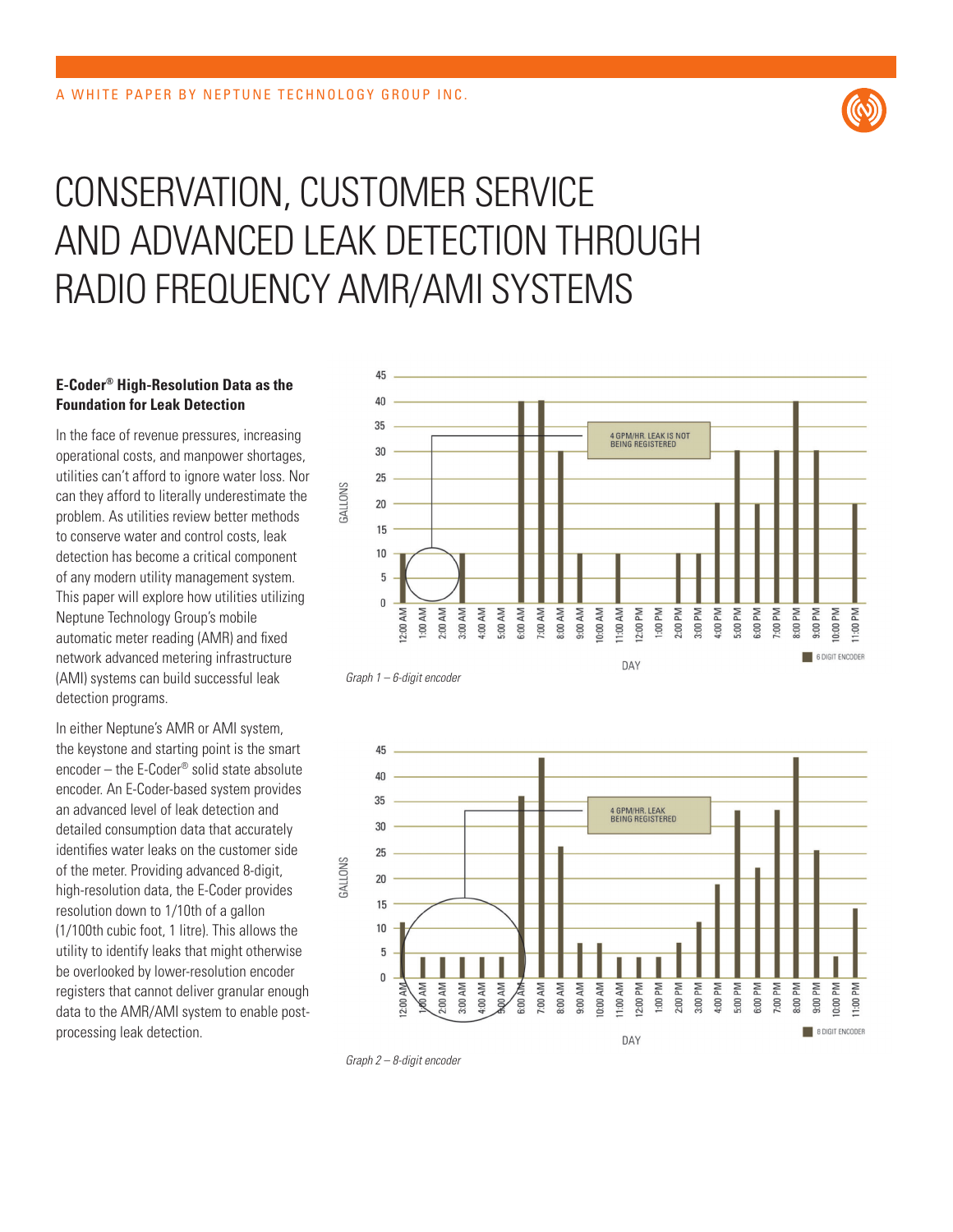The E-Coder divides each 24-hour day into 96 15-minute intervals and monitors flow during each of those intervals. The E-Coder continually checks for consumption in each 15-minute interval, while its "smart" metrology distinguishes between intermittent and continuous leak conditions. It also keeps track of the number of days the leak condition has existed. The E-Coder sets flags in the register to mark these leak conditions, updating the flags every 15 minutes. This level of advanced data, E-CoderPLUS data, is a valuable tool in water conservation and customer service.

A small leak may seem insignificant. But if not caught early, it can add up to a significant volume of water. Leak detection for most competitive systems is dependent on meter reading resolutions of 1 to 10 gallons from conventional 6-digit encoders. At best, these systems have to rely on algorithms programmed into the meter interface unit (RF MIU) or software analysis at the host to "infer" that a leak state existed – never really knowing whether there was a true leak. The fact of the matter is that a 6-digit encoder may not increment in an hourly interval with flows that are indicative of leaks, so neither the algorithm in the MIU or post-processing in the host can accurately determine whether a leak has in fact occurred.

Consumption graphs based on Neptune's E-Coder further illustrate the value of the E-Coder's 8-digit resolution. Graph 1 shows a typical residential utility service connection using a traditional 6-digit encoder with a visual registration of 10 gallons. Graph 2 demonstrates the same residential utility service connection with the E-Coder's 8-digit reading, which provides 1/10th of a gallon resolution. This residence developed a four-gallon-per-hour leak at 12:00 a.m. (See the circled area on Graph 2.) The E-Coder's 8-digit resolution not only identifies the leak but also displays the consumption when the leak starts. Additionally, the E-Coder sets flags for each 15-minute interval during a



*Graph 3 – Leak Flag*

24-hour period when this leak is present. With a 6-digit encoder, the leak could be masked, as this consumption would not register for three hours until the low-resolution encoder incremented, and in all likelihood would appear as normal consumption.

Neptune's R900® radio frequency (RF) MIU (as well as the integrated E-Coder®)R900*i* ™ unit) offers data logging capabilities, transmitting a rolling 96 days of hourly meter readings, plus leak and reverse flow flags. The hourly readings and leak flag data generated by the E-Coder are transmitted by the MIU, collected via handheld, mobile, or fixed network means, and then automatically imported to N\_SIGHT™ software, where utilities can view reports that identify not only when leaks start but also the duration of the leak event.

#### **Data Logging as a Customer Service Tool**

Historically, when responding to customer calls regarding high water bills, a utility's only option was to issue a service order and dispatch a technician to the residence where the complaint occurred. The technician would then go through the process of ensuring that all of the external faucets were turned off, verify with the customer that no water was running in the home, and then check the leak indicator on the water meter. Sometimes the technician could verify the leak on the spot, but other times he or she would leave the homeowner frustrated and unhappy about their water bill.

Data logging such as that available through Neptune's E-Coder records consumption as it happens, every hour, allowing utilities to analyze usage patterns as proof of when and how much usage occurred. This historical consumption data can then generate consumption graphs within N\_SIGHT software. These graphs are available for either daily or hourly consumption. Leaks can be identified either when usage does not reach zero over a 24-hour period or when an E-Coder leak flag is triggered. In addition, reverse flow events are also illustrated. For example, Graph 3 indicates daily consumption collected over the time period and shows a leak flag, the start date, and time of the leak.

The daily or hourly consumption graph can be given to the customer – identifying when water was consumed and flagging leak states that